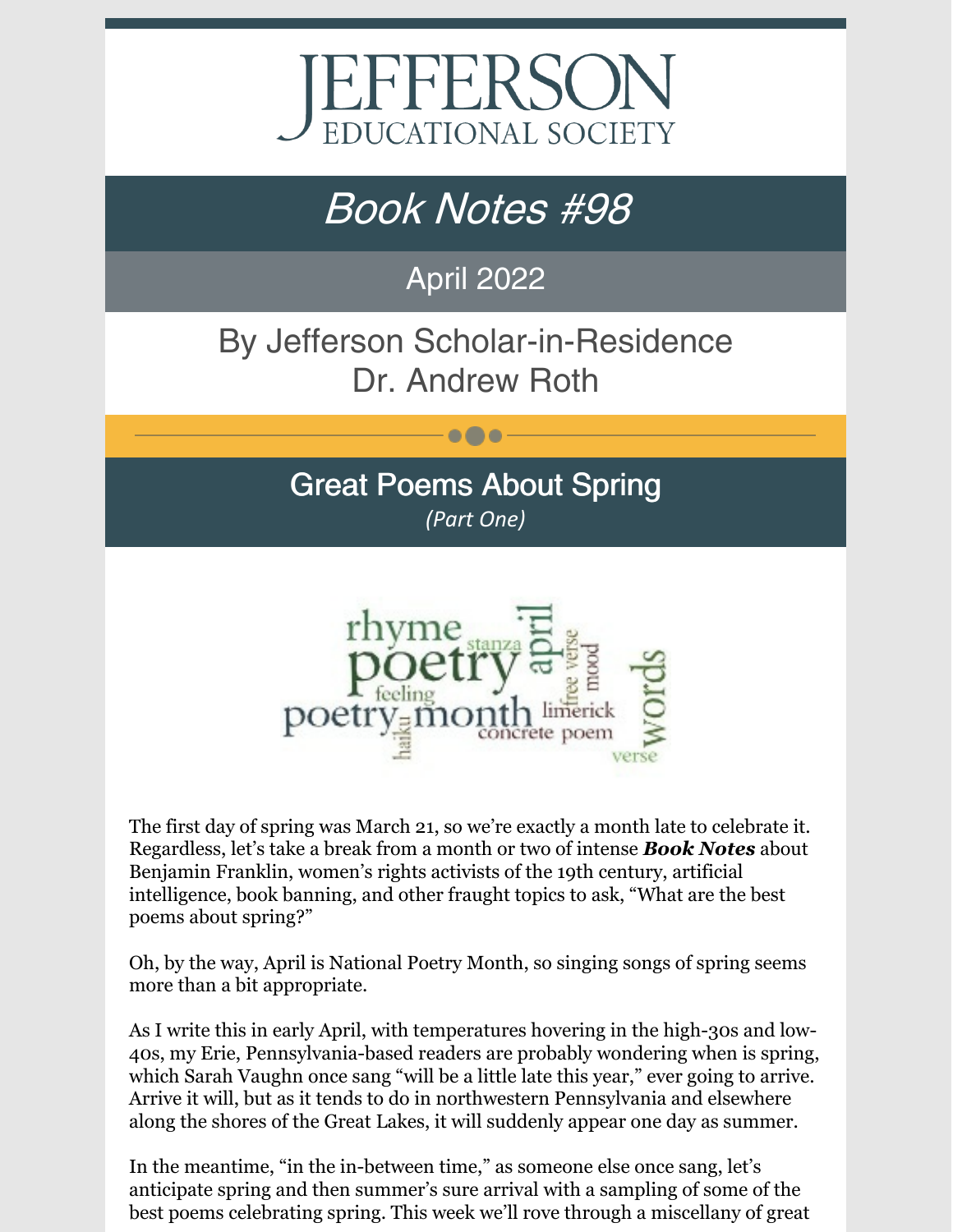spring poems with no particular thesis to argue save an appreciation for spring and its warmth. Next week, we'll conclude this spring excursion by asking "What are the greatest spring poems?" I'll try to defend my choices and put them in some sort of order remembering all the while that "in taste there is no dispute."



T.S. Eliot wrote – he must have spent time on Lake Erie's shore – that "April is the cruelest month," but Chaucer knew better. In "The Waste Land," Eliot's mordant meditation upon modernity, he sighed:

*from* The Waste Land

April is the cruelest month, breeding Lilacs out of the dead land, mixing Memory and desire, stirring Dull roots with spring rain. [1]

Even in his greatest poems, like "Four Quartets," Eliot always seems to be on the verge of exhaustion, as if he were about to slump to the floor beside the wall propping him up, the very antithesis of spring's renewal. Yes, April can be cruel – one day warm, one day chilly and along the lake shores it can even snow – but the warming sun foretells life's rebirth.



A rebirth, Chaucer, that cheeky old sod of the late Middle Ages, full of life and eager "to get it on," got right in his "Parlement of Foules" about birds choosing their mates in springtime, the poem that originated Valentine's Day as a romantic holiday. In his "The Prologue" to *The Canterbury Tales* singing about spring awakening humans to the life itch and the need to once again gather together, Chaucer celebrated April as life's revival, for "April" comes from the Latin *aperire* (to open) and *apricus* (sunny) and in the Northern Hemisphere is seen as the month of the sun and growth. [2]

*from* "The Prologue" to *The Canterbury Tales*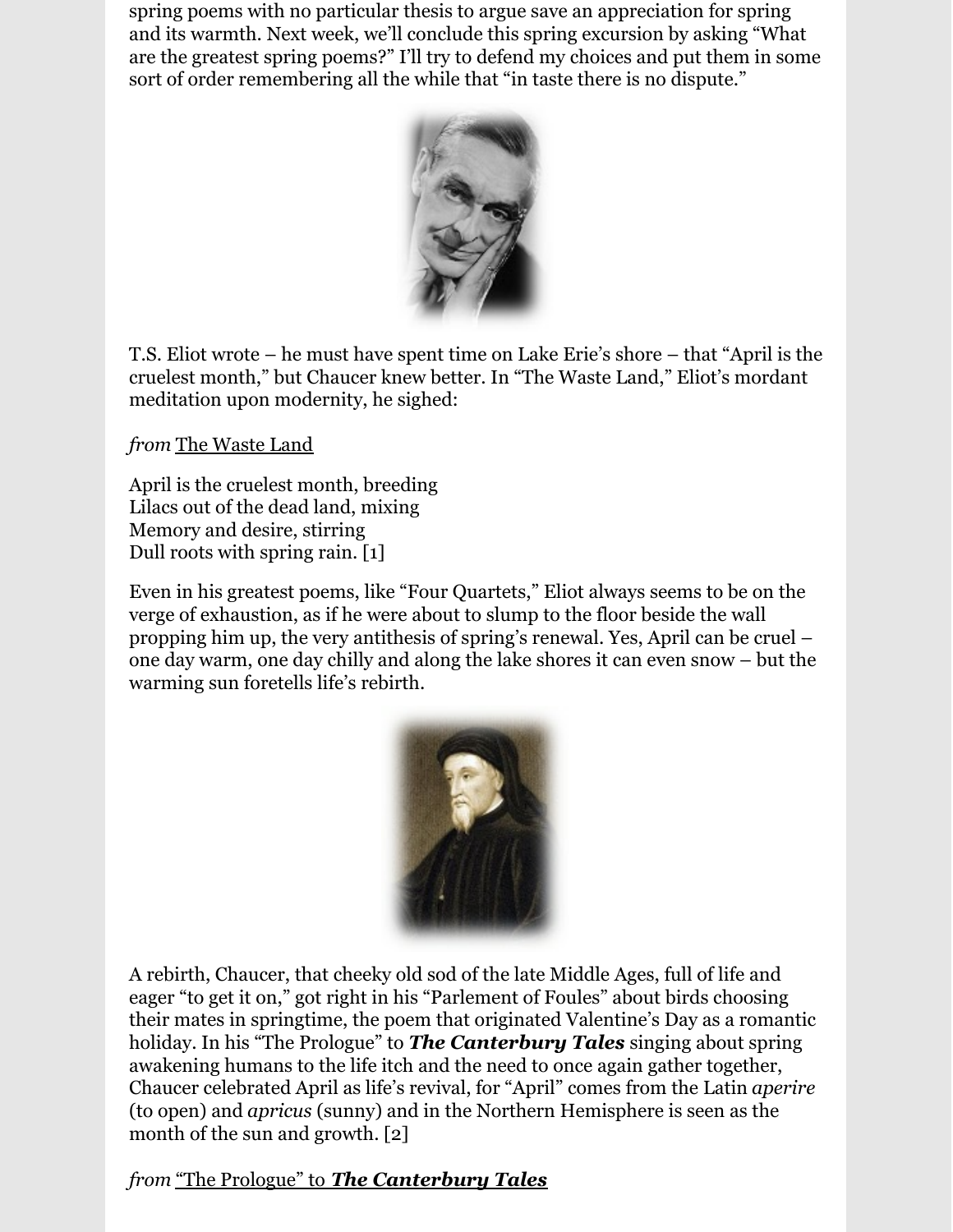When in April the sweet showers fall And pierce the drought of March to the root, and all The veins are bathed in liquor of such power As brings about the engendering of the flower, When also Zephyrus\* with his sweet breath Exhales an air in every grove and heath Upon the tender shoots, and the young sun His half-course in the sign of the Ram\* has run, And the small fowl are making melody That sleep away the night with open eye (So nature pricks them and their heart engages) The people long to go on pilgrimages … [3]

\*The West Wind, bringer of warmth

\*The sign of Aries in the Zodiac, which the sun enters on the vernal equinox.

So, Chaucer got it right. Spring is the life force's resurgence when people once again get the urge to wander and to couple, when life begins to reassert itself as sprouts, birds, and people, too, venture out. Who else has sung that song?



Christina Rossetti did in "Spring" singing about the soaking rain, young grass and fruits "swollen with sap" and life's fecundity:

#### *from* Spring

… Blows the thaw-wind pleasantly, Drips the soaking rain, By fits looks down the waking sun: Young grass springs on the plain; Young leaves clothe early hedgerow trees; Seeds, and roots, and stones of fruits, Swollen with sap put forth their shoots; Curled-headed ferns sprout in the lane; Birds sing and pair again … [4]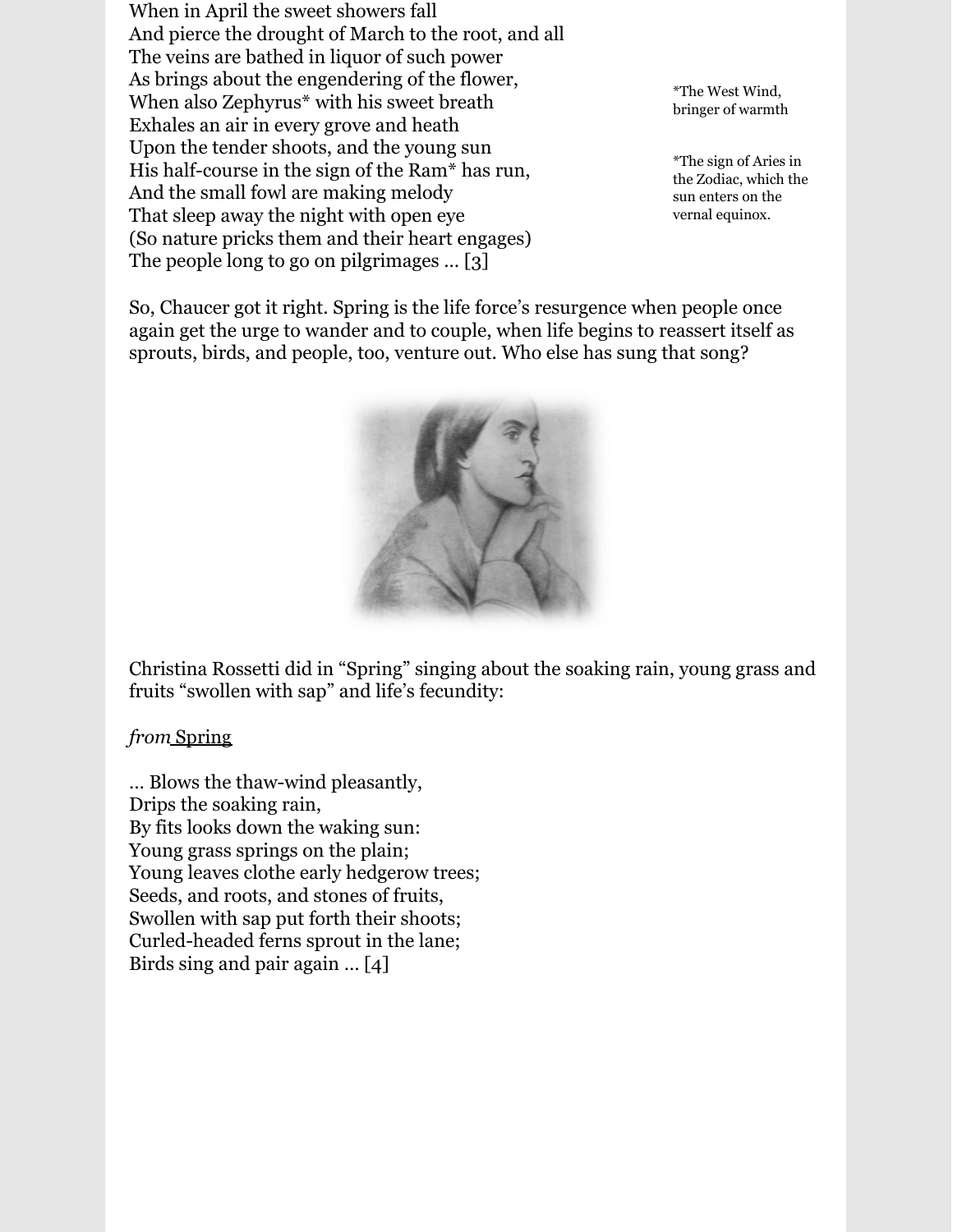

Earlier, Thomas Carew, an early 17th century poet, sang of spring releasing life's energy as winter's grip slackens and life returns, but perhaps with insufficient force to warm a lover's heart. For, as Carew shows us, spring's warmth can't melt all ice, particularly that of a cold, cold heart.

#### *from* The Spring

… the warm sun thaws the benumbed earth, And makes it tender; gives a sacred birth To the dead swallow; wakes in hollow tree The drowsy cuckoo, and the humble-bee. Now do a choir of chirping minstrels bring In triumph to the world the youthful Spring. The valleys, hills, and woods in rich array Welcome the coming of the long'd-for May. Now all things smile, only my love doth lour;\* Nor hath the scalding noonday sun the power To melt that marble ice, which still doth hold Her heart congeal'd, and makes her pity cold. [5]

\*lour: to look angry or sullen; frown



In his magnificent elegy "When Lilacs Last in the Dooryard Bloom'd" on the assassination of President Lincoln – 'the great star in the west' – on Good Friday, April 14, 1865, Walt Whitman reminds us that spring's reviving warmth can sharpen the pain of loss and intensify one's grief.

*from* When Lilacs Last in the Dooryard Bloom'd

When lilacs last in the dooryard bloom'd, And the great star early droop'd in the western sky in the night, I mourn'd, yet shall mourn with ever-returning spring.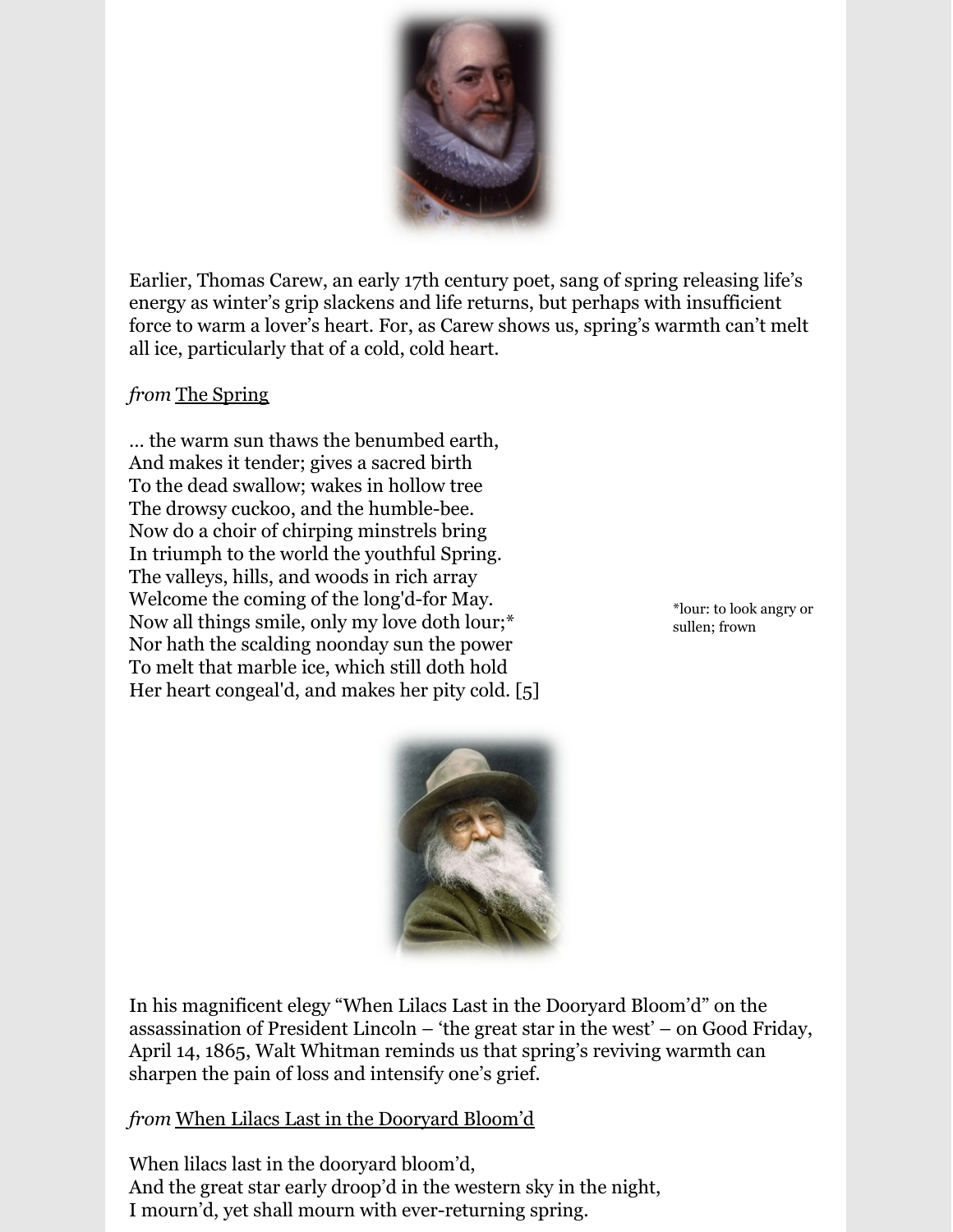Ever-returning spring, trinity sure to me you bring, Lilac blooming perennial and drooping star in the west, And thought of him I love.

O powerful western fallen star! O shades of night – O moody, tearful night! O great star disappear'd – O the black murk that hides the star! O cruel hands that hold me powerless – O helpless soul of me! O harsh surrounding cloud that will not free my soul.

In the dooryard fronting an old farm-house near the white-wash'd palings, Stands the lilac-bush tall-growing with heart-shaped leaves of rich green, With many a pointed blossom rising delicate, with the perfume strong I love, With every leaf a miracle – and from this bush in the dooryard, With delicate-color'd blossoms and heart-shaped leaves of rich green, A sprig with its flower I break … [6]



On a completely different note, Billy Collins, a poet about whom I ask myself "Does he take himself seriously," the answer to which is Yes and No and Not Completely, with his customary whimsy sings:

#### **Today**

If ever there were a spring day so perfect, so uplifted by a warm intermittent breeze

that it made you want to throw open all the windows in the house …

a day … so etched in sunlight that you felt like taking

a hammer to the glass paperweight on the living room end table,

releasing the inhabitants from their snow-covered cottage

so they could walk out, holding hands and squinting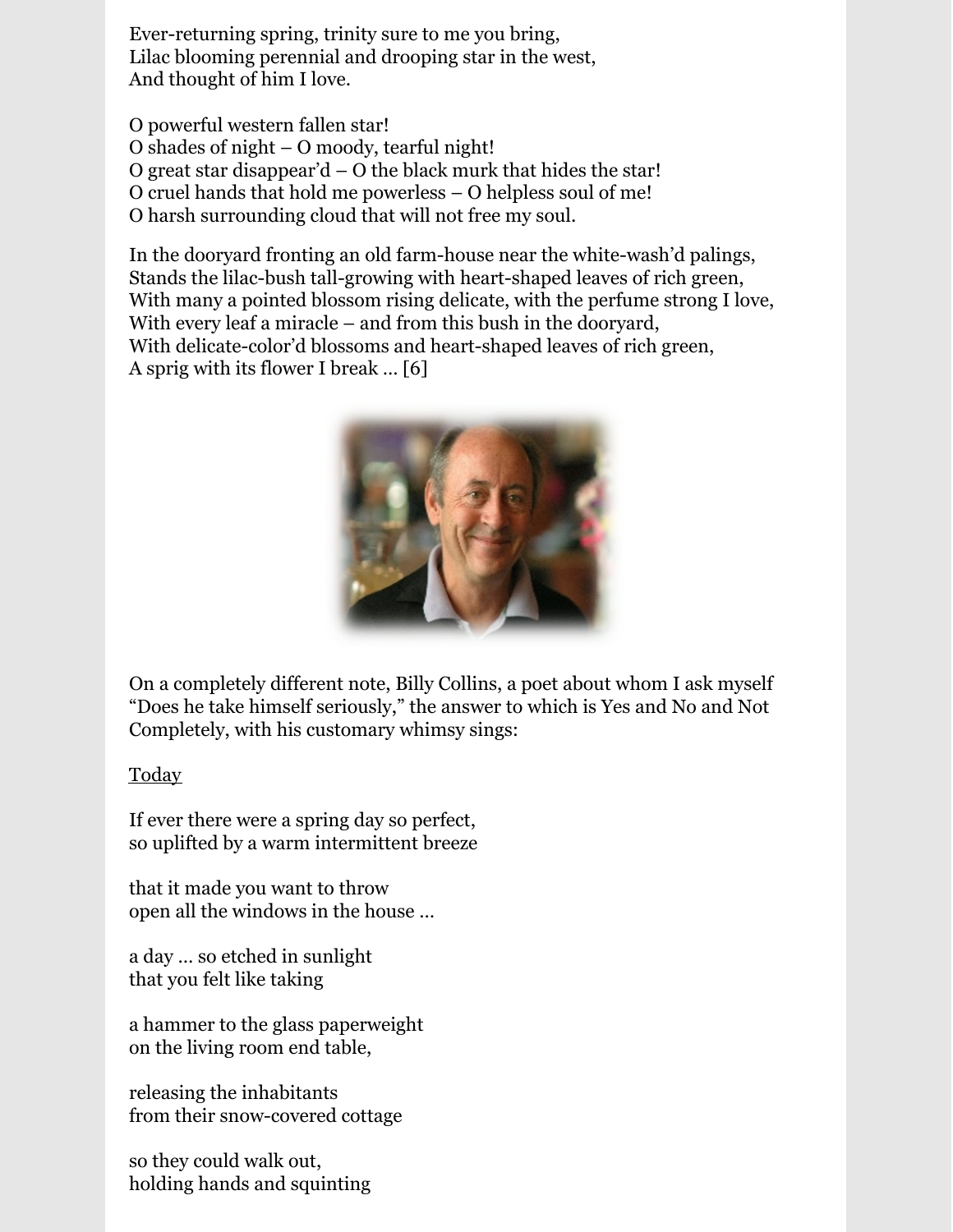into this larger dome of blue and white, well, today is just that kind of day. [7]



While we've been speaking about April, spring actually springs in March, as Robert Herrick reminds us. Daffodils bloom in late winter and early spring, usually early to mid-March and last anywhere from six weeks to six months. Their life span mimics that of humans; it can be long, it can be short, but whichever, it ends.

#### To Daffodils

Fair Daffodils, we weep to see You haste away so soon; As yet the early-rising sun Has not attain'd his noon. Stay, stay, Until the hasting day Has run But to the even-song; And, having pray'd together, we Will go with you along.

We have short time to stay, as you, We have as short a spring; As quick a growth to meet decay, As you, or anything. We die As your hours do, and dry Away, Like to the summer's rain; Or as the pearls of morning's dew, Ne'er to be found again. [8]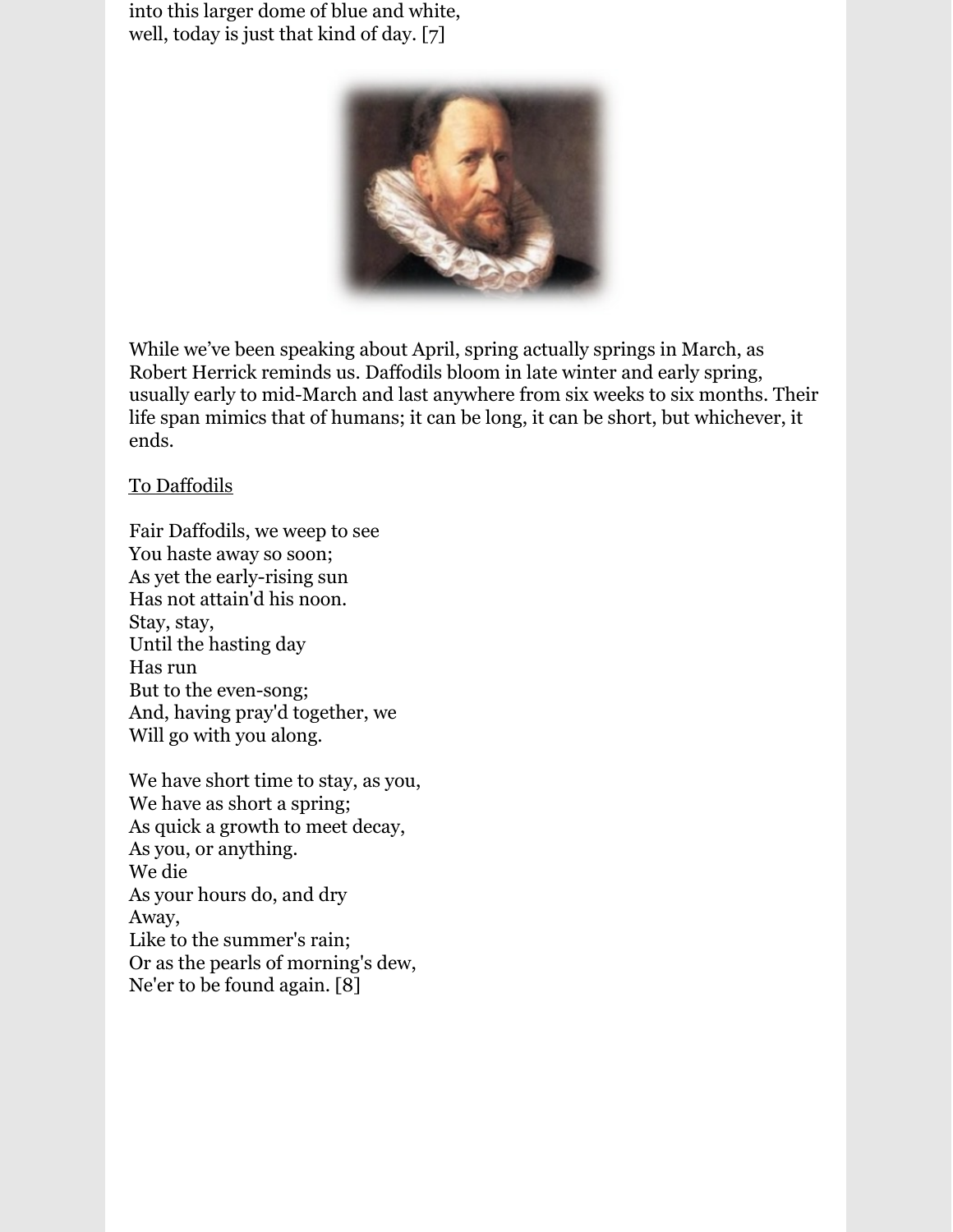

Speaking of daffodils as emblems of life, this time not its transitoriness but its sustaining beauty, Wordsworth's "I Wandered Lonely as a Cloud," which is sometimes cataloged as "Daffodils" tells us:

I wandered lonely as a cloud That floats on high o'er vales and hills, When all at once I saw a crowd, A host, of golden daffodils; Beside the lake, beneath the trees, Fluttering and dancing in the breeze.

Continuous as the stars that shine And twinkle on the milky way, They stretched in never-ending line Along the margin of a bay: Ten thousand saw I at a glance, Tossing their heads in sprightly dance.

The waves beside them danced; but they Out-did the sparkling waves in glee: A poet could not but be gay, In such a jocund company: I gazed – and gazed – but little thought What wealth the show to me had brought:

For oft, when on my couch I lie In vacant or in pensive mood, They flash upon that inward eye Which is the bliss of solitude; And then my heart with pleasure fills, And dances with the daffodils. [9]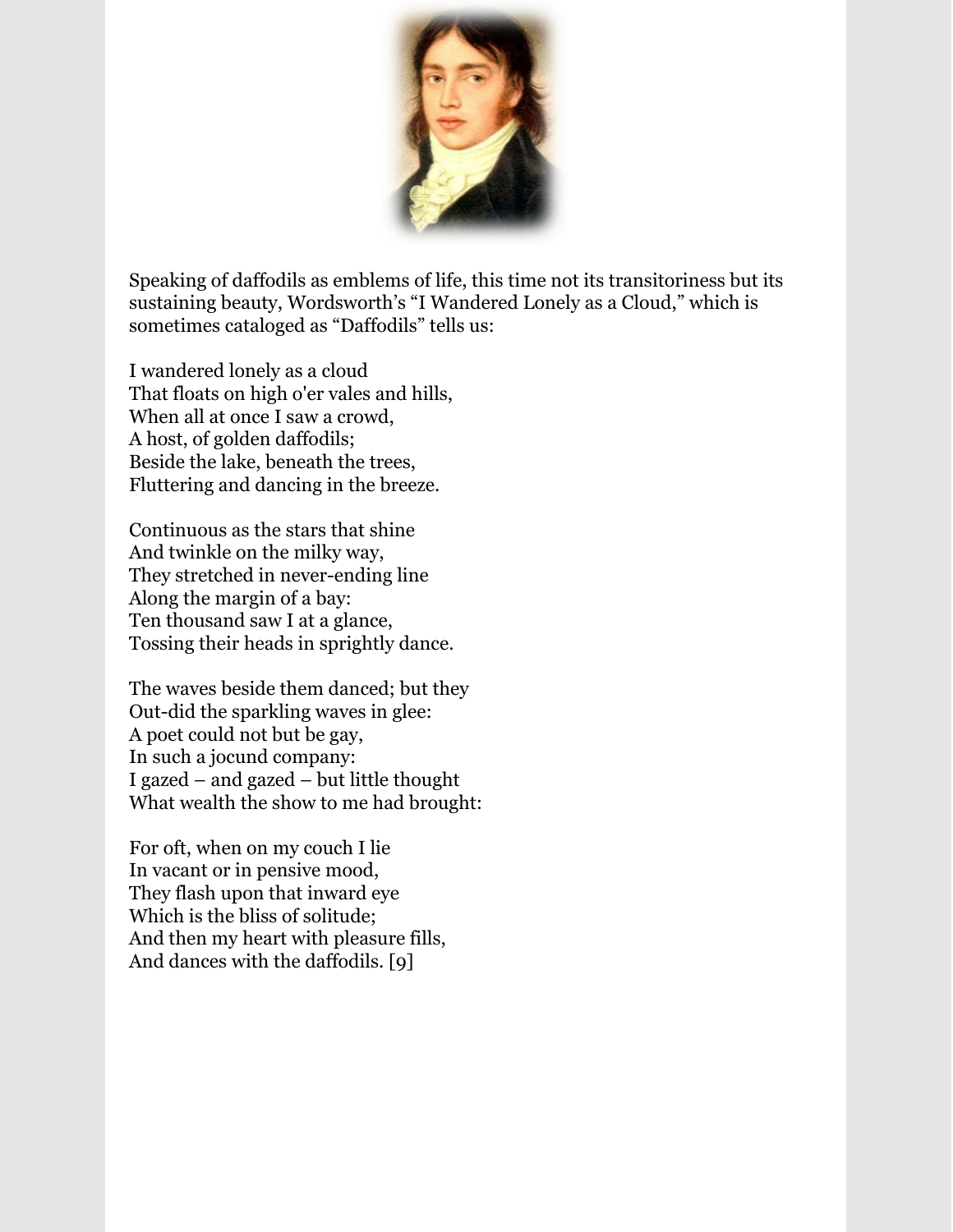

If spring is alive with life's renewal, with intimations of love and Eros flourishing, John Dryden reminds us it does not always end, to tweak a phrase of John Donne's, with "a consummation of our joys." [10] Here's Dryden's:

Song: Calm was the even, and clear was the sky from An Evening's Love

Calm was the even, and clear was the sky, And the new budding flowers did spring, When all alone went Amyntas and I To hear the sweet nightingale sing; I sate, and he laid him down by me; But scarcely his breath he could draw; For when with a fear, he began to draw near, He was dash'd with A ha ha ha!

He blush'd to himself, and lay still for a while, And his modesty curb'd his desire; But straight I convinc'd all his fear with a smile, lWhich added new flames to his fire. O Silvia, said he, you are cruel, To keep your poor lover in awe; Then once more he press'd with his hand to my breast, But was dash'd with A ha ha ha ha!

I knew 'twas his passion that caus'd all his fear; And therefore I pitied his case: I whisper'd him softly, there's nobody near, And laid my cheek close to his face: But as he grew bolder and bolder, lA shepherd came by us and saw; And just as our bliss we began with a kiss, He laugh'd out with A ha ha ha ha!  $[11]$ 

We've been examining poems by some of the old masters; what have younger poets to say about spring?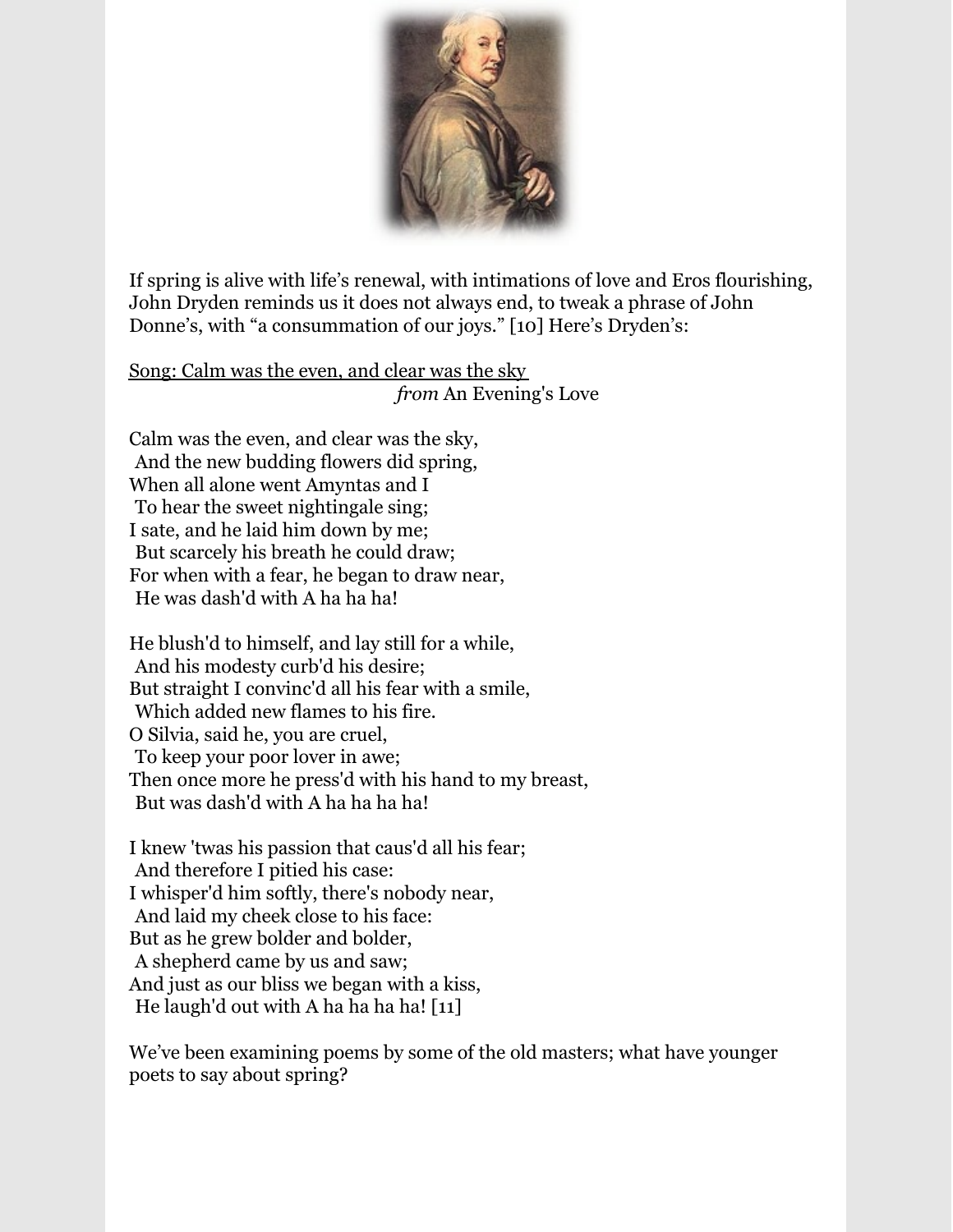

Anne Stevenson, who died at 87 in 2020, was an English woman who spent a large portion of the first half of her life in the United States studying at the University of Michigan, where she was a student of the poet Donald Hall. Leaving America in 1962, she lived mainly in the United Kingdom. Anchoring her own work in the long tradition of English verse, she probably annoys most contemporary poets whose diction she likens to "mass-produced vegetables grown in chemicals for supermarkets." [12] Here is her on swifts, a bird similar but not identical to the swallows who strafe my deck and pond and whose return is a certain sign of spring.

#### *from* Swifts

Spring comes little, a little. All April it rains. The new leaves stick in their fists; new ferns still fiddleheads. But one day the swifts are back. Face to the sun like a child You shout, 'The swifts are back!'

Sure enough, bolt nocks bow to carry one sky-scyther Two hundred miles an hour across fullblown windfields. *Swereee swereee*. Another. And another. It's the cut air falling in shrieks on our chimneys and roofs.

The next day, a fleet of high crosses cruises in ether. These are the air pilgrims, pilots of air rivers. But a shift of wing, and they're earth-skimmers, daggers Skilful in guiding the throw of themselves away from themselves … [13]



Tony Hoagland, who died in 2018, writes about spring as a respite from all the times love went wrong in "A Color of the Sky":

*from* A Color of the Sky

Otherwise it's spring, and everything looks frail;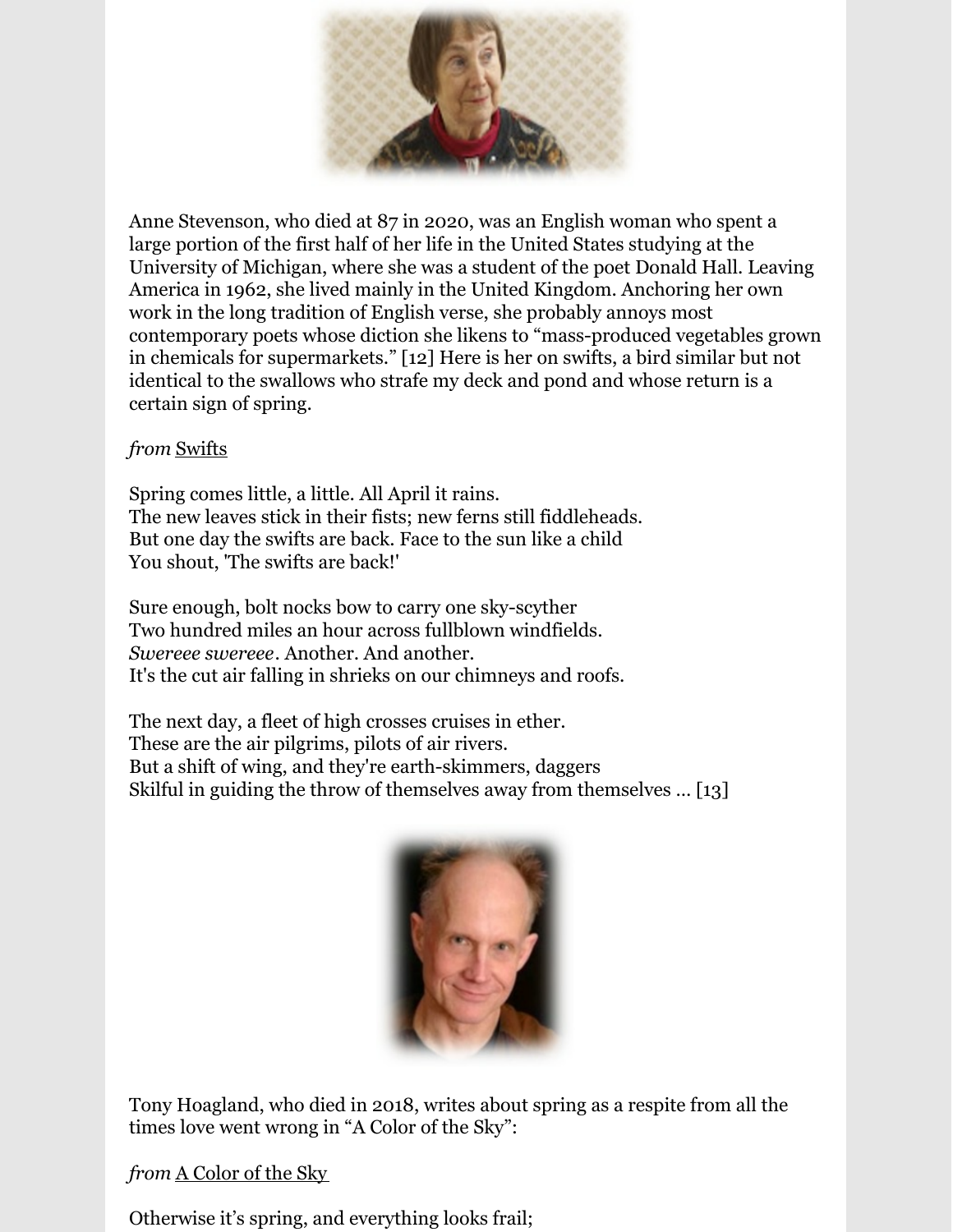the sky is baby blue, and the just-unfurling leaves are full of infant chlorophyll, the very tint of inexperience.

Last summer's song is making a comeback on the radio, and on the highway overpass, the only metaphysical vandal in America has written MEMORY LOVES TIME in big black spraypaint letters,

which makes us wonder if Time loves Memory back. [14]



Dealing with themes of redemption, suffering, and survival, Amy Gerstler's "In Perpetual Spring" reminds us of spring's redemptive power, or at least our persistent belief that with the turning of the seasons we might be revived.

In Perpetual Spring

Gardens are also good places to sulk. You pass beds of spiky voodoo lilies and trip over the roots of a sweet gum tree, in search of medieval plants whose leaves, when they drop off turn into birds if they fall on land, and colored carp if they plop into water.

Suddenly the archetypal human desire for peace with every other species wells up in you. The lion and the lamb cuddling up. The snake and the snail, kissing. Even the prick of the thistle, queen of the weeds, revives your secret belief in perpetual spring, your faith that for every hurt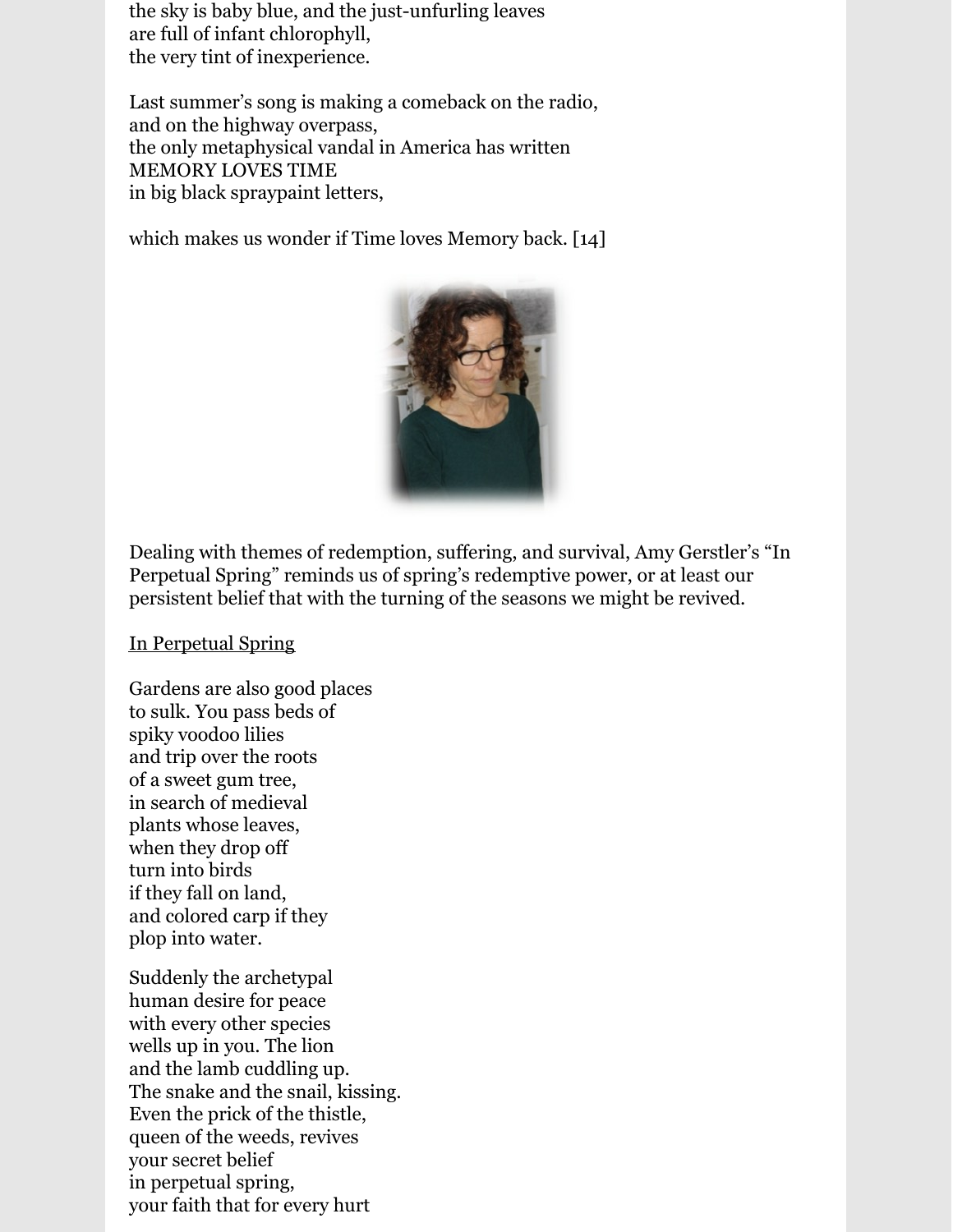there is a leaf to cure it. [15]



And if, as I've said many times, the art of poetry is helping others be more *present-to-the-present,* then the talent of Arthur Sze, who we discussed back in January in a *Book Notes* (which can be found <u>[here](https://www.jeserie.org/uploads/Great Timely Reads/Roth Book Notes 86.pdf)</u>), is on full display in "Spring Snow." It is something those of us along the lakes know only too well and will help you focus.

*from* Spring Snow

A spring snow coincides with plum blossoms. In a month, you will forget, then remember when nine ravens perched in the elm sway in wind.

… If, in deep emotion, we are possessed by the idea of possession,

we can never lose to recover what is ours. Sounds of an abacus are amplified and condensed to resemble sounds of hail on a tin roof,

but mind opens to the smell of lightening …[16]



Jamaal May shows us how a garden doesn't need to be a pedantic exercise in *Better Homes and Gardens'* fussiness or *Martha Stewart's Living* trendiness, but simply a way to connect, a way to be, a way to simply feel alive.

I Have This Way of Being

I have this, and this isn't a mouth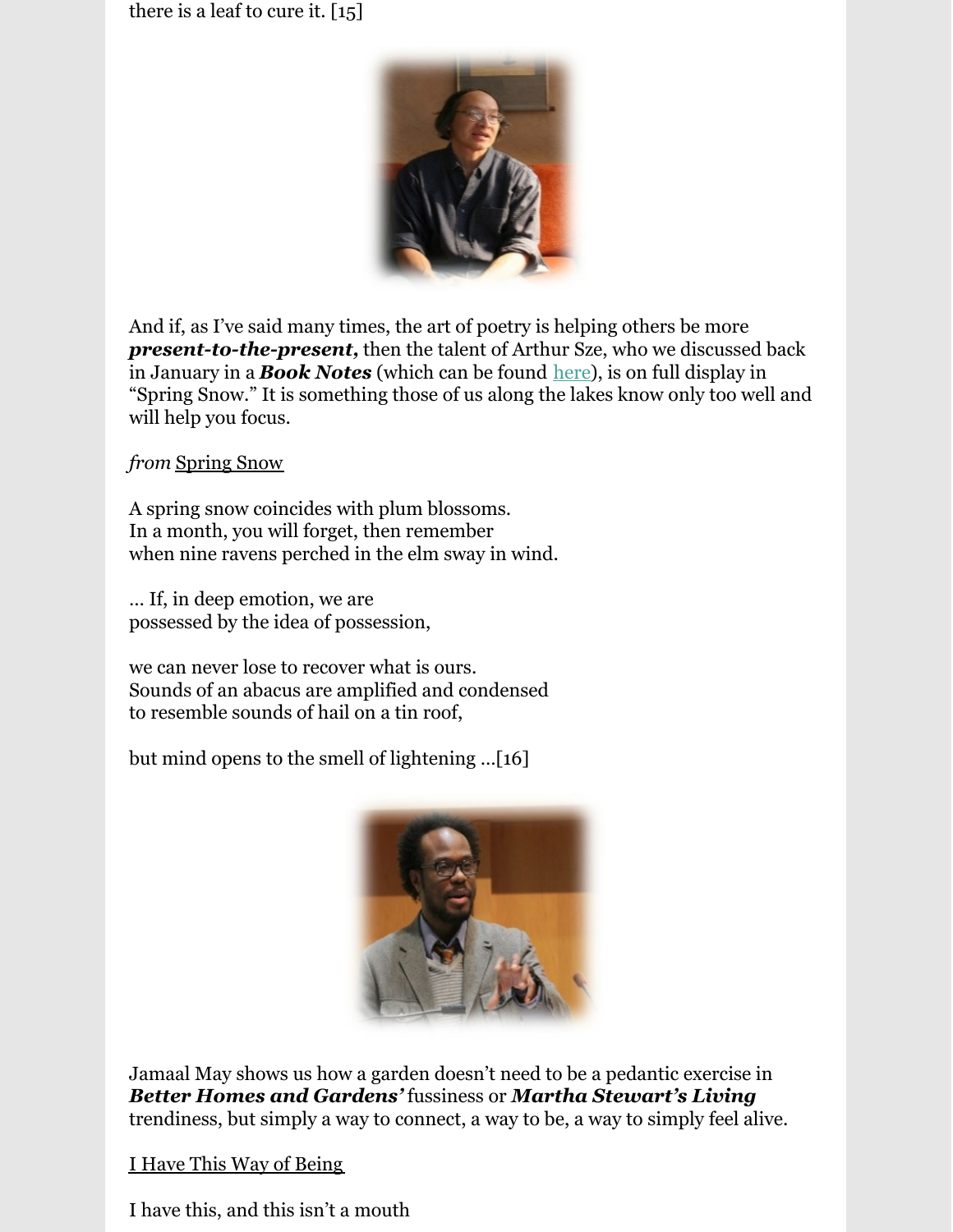full of the names of odd flowers

I've grown in secret. lI know none of these by name

but have this garden now, and pastel somethings bloom

near the others and others. lI have this trowel, these overalls,

this ridiculous hat now. This isn't a lung full of air.

Not a fist full of weeds that rise vellow then white then windswept.

This is little more than a way to kneel and fill gloves with sweat,

so that the trowel in my hand will have something to push against,

rather, something to push against that it knows will bend

and give and return as sprout and petal and sepal and bloom.  $[17]$ 



Let's bring this sampler of spring poems old and new to a conclusion with one by an old master, well, maybe not a master, but a famous novelist from another century and a second by Mary Oliver, who always has something worth the hearing to say about, well, just about anything. First, D. H. Lawrence on spring's refiring the life force, on spring's amazing ability, as Jim Morrison said in another context, "to light your fire."

#### The Enkindled Spring

This spring as it comes bursts up in bonfires green, Wild puffing of emerald trees, and flame-filled bushes, Thorn-blossom lifting in wreaths of smoke between Where the wood fumes up and the watery, flickering rushes.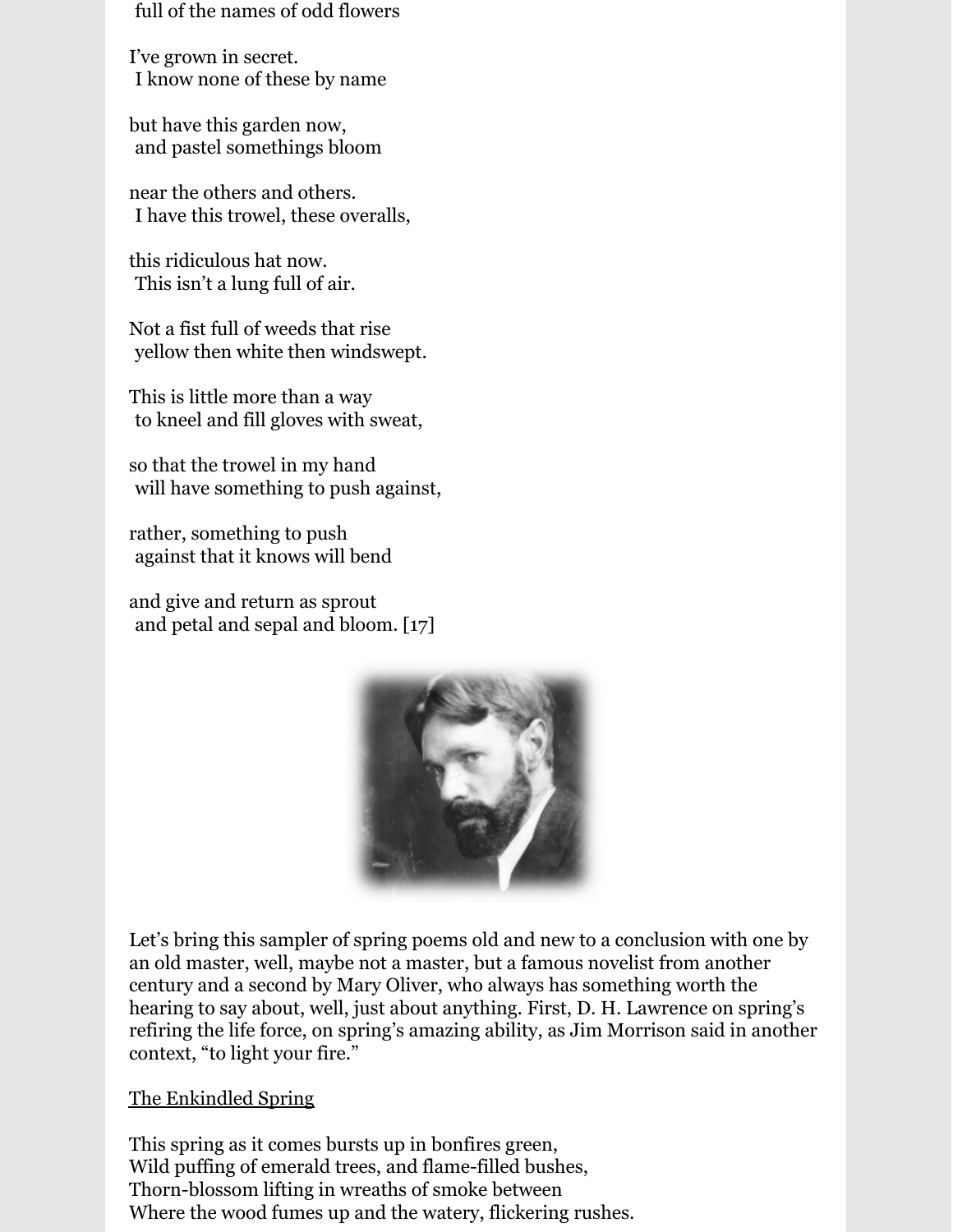I am amazed at this spring, this conflagration Of green fires lit on the soil of the earth, this blaze Of growing, and sparks that puff in wild gyration, Faces of people streaming across my gaze. And I, what fountain of fire am I among This leaping combustion of spring? My spirit is tossed About like a shadow buffeted in the throng Of flames, a shadow that's gone astray, and is lost. [18]



If spring is about renewal, fecundity, and the life force reasserting itself, who better in her firm gentleness to share that with you than Mary Oliver as she recounts a sound I've heard untold times walking Presque Isle in April – a flicker calling to a mate.

#### Spring

All day the flicker has anticipated the lust of the season, by shouting. He scouts up tree after tree and at a certain place begins to cry out. My, in his black-freckled vest, bay body with red trim and sudden chrome underwings, he is dapper. Of course somebody listening nearby hears him; she answers with a sound like hysterical laughter, and rushes out into the field where he is poised on an old phone pole, his head swinging, his wings opening and shutting in a kind of butterfly stroke. She can't resist, they touch, they flutter. How lightly, altogether, they accept the great task, of carrying life forward! In the crown of an oak they choose a small tree-cave which they enter with sudden quietness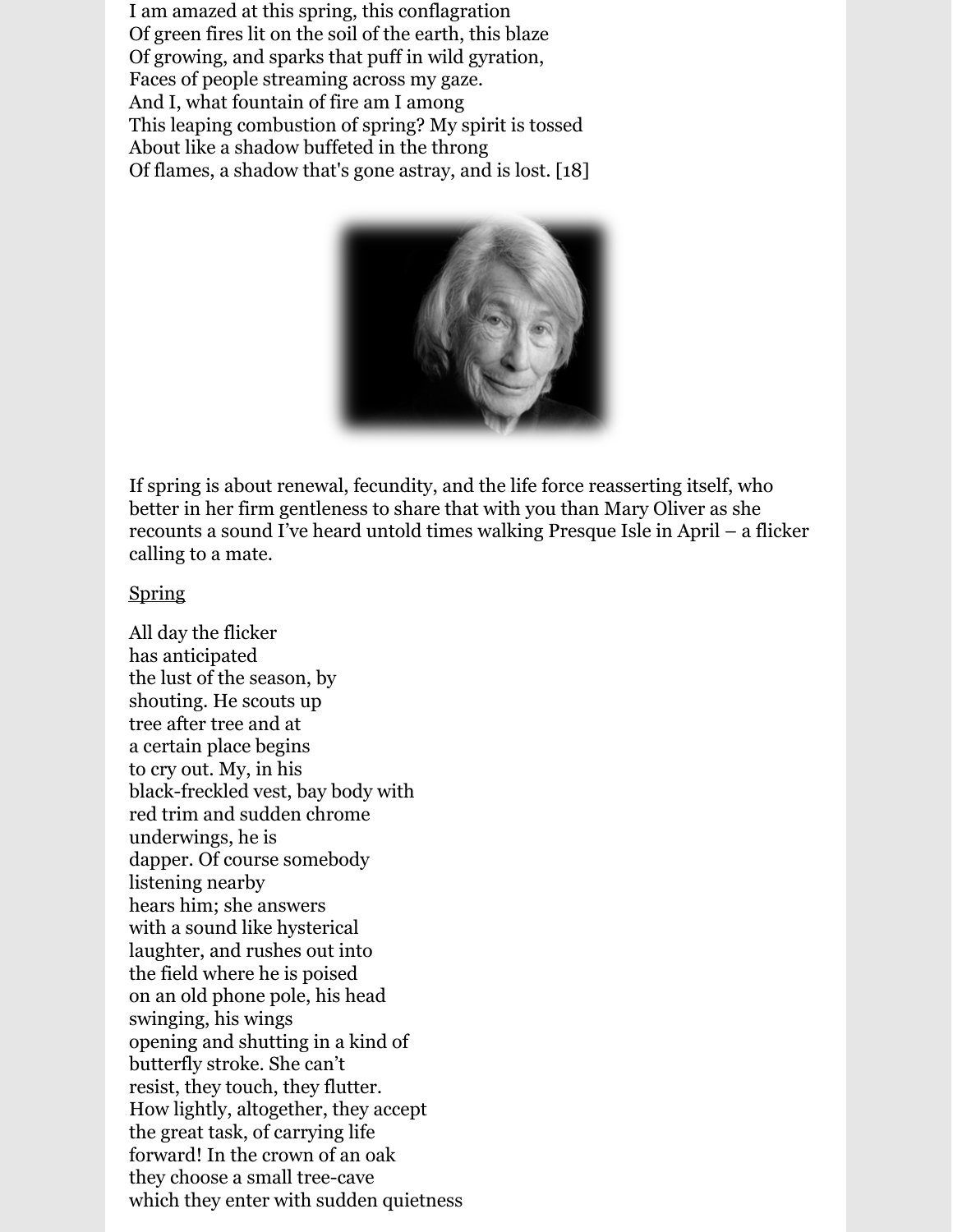and modesty. And, for a while, the wind that can be a knife or a hammer, subsides. They listen to the thrushes. The sky is blue, or the rain falls with its spills of pearl. Around their wreath of darkness the leaves of the world unfurl. [19]

Next week we'll conclude this exploration of poems about spring by identifying, from my perspective, the 10 best both old and new.

What's your favorite spring poem? Let me know at roth@jeserie.org.



-- Andrew Roth, Ph.D. Scholar-in-Residence The Jefferson Educational Society [roth@jeserie.org](mailto:roth@jeserie.org)

This content is copyrighted by the Jefferson 2022.

#### **Photo Credits**

*Poetry Wordle* by LHS Media Center at Lynfield High School, Lynfield, Massachusetts available [here](https://lhsmediacenter.wordpress.com/welcome-2/spring-poetry-wordle/) accessed April 10, 2022.

*T.S. Eliot* This [Photo](https://en.wikipedia.org/wiki/High_culture) by Unknown Author is licensed under CC [BY-SA](https://creativecommons.org/licenses/by-sa/3.0/) *Chaucer* This [Photo](http://dreamantilles.blogspot.com/2011_04_01_archive.html) by Unknown Author is licensed under CC [BY-SA](https://creativecommons.org/licenses/by-sa/3.0/) *Christina Rossetti* This [Photo](https://desibilasypitias.blogspot.com/2018/05/christina-rossetti-cuando-muera-mi.html) by Unknown Author is licensed under CC [BY-NC-ND](https://creativecommons.org/licenses/by-nc-nd/3.0/) *Thomas Carew* This [Photo](https://fr.wikipedia.org/wiki/George_Carew_(1er_comte_de_Totnes)) by Unknown Author is licensed under CC [BY-SA](https://creativecommons.org/licenses/by-sa/3.0/) *Walt Whitman* This [Photo](http://www.truthinsideofyou.org/these-40-colorized-photos-from-the-past-will-blow-you-away/) by Unknown Author is licensed under [CC](https://creativecommons.org/licenses/by/3.0/) BY *Billy Collins* This [Photo](http://jackbrummet.blogspot.com/2011/09/trouble-with-poetry-billy-collins-poem.html) by Unknown Author is licensed under [CC](https://creativecommons.org/licenses/by/3.0/) BY *Robert Herrick* This [Photo](http://rbhardy3rd.blogspot.co.uk/2008_12_01_archive.html) by Unknown Author is licensed under [CC](https://creativecommons.org/licenses/by/3.0/) BY *William Wordsworth as a Young Man* This [Photo](http://poetryandpoetsinrags.blogspot.com/2012/01/news-at-eleven-frost-at-midnight-was.html) by Unknown Author is licensed under CC [BY-SA-NC](https://creativecommons.org/licenses/by-nc-sa/3.0/) *John Dryden* This [Photo](http://bibliophemera.blogspot.com/2009_04_01_archive.html) by Unknown Author is licensed under [CC](https://creativecommons.org/licenses/by/3.0/) BY *Anne Stevenson* This [Photo](http://poetryandpoetsinrags.blogspot.com/2007_12_01_archive.html) by Unknown Author is licensed under CC [BY-SA-NC](https://creativecommons.org/licenses/by-nc-sa/3.0/) *Tony Hoagland* This [Photo](https://poetryandpoetsinrags.blogspot.com/2013/02/great-regulars-by-tony-hoagland.html) by Unknown Author is licensed under CC [BY-SA-NC](https://creativecommons.org/licenses/by-nc-sa/3.0/) *Amy Gerstler* This [Photo](http://www.ctrl-shift.org/interviews/gerstler.html) by Unknown Author is licensed under CC [BY-SA-NC](https://creativecommons.org/licenses/by-nc-sa/3.0/) *Arthur Sze* This [Photo](https://arz.wikipedia.org/wiki/%D8%A7%D8%B1%D8%AB%D8%B1_%D8%B3%D8%B2) by Unknown Author is licensed under CC [BY-SA](https://creativecommons.org/licenses/by-sa/3.0/) *Jamaal May* This [Photo](https://www.flickr.com/photos/lausatpsu/8389254007/) by Unknown Author is licensed under CC [BY-SA-NC](https://creativecommons.org/licenses/by-nc-sa/3.0/) *D. H. Lawrence* This [Photo](https://footlesscrow.blogspot.com/2011/08/dh-lawrence-and-count-house.html) by Unknown Author is licensed under CC [BY-NC-ND](https://creativecommons.org/licenses/by-nc-nd/3.0/) *Mary Oliver* This [Photo](https://www.laprimerapiedra.com.ar/2017/11/mary-oliver-instrucciones-vivir-una-vida/) by Unknown Author is licensed under CC [BY-NC](https://creativecommons.org/licenses/by-nc/3.0/)

#### **End Notes**

- 1. Eliot, T.S. *"The Waste Land"* in *The Complete Poems and Plays: 1909-1950.*(New York: Harcourt, Brace and Jovanovitch, 1971), p. 37.
- 2. *"April: Fourth Month of the Year"* at *Time and Date. com* available [here](https://www.google.com/search?q=april+meaning+and+symbolism&rlz=1C1CHBF_enUS890US890&oq=April+meanin&aqs=chrome.2.0i131i433i512j0i512l2j69i57j0i512l6.6227j0j15&sourceid=chrome&ie=UTF-8) accessed April 11, 2022.
- 3. Chaucer, Geoffrey. *"The Prologue,"*in *The Canterbury Tales*. (New York: Penguin Books, 2003), p. 5.
- 4. Rossetti, Christina. *"Spring"* in *Hello, Poetry?* available [here](https://hellopoetry.com/poem/16160/spring/) accessed April 11, 2022.
- 5. Carew, Thomas. *"The Spring"* at *The Poetry Foundation* available [here](https://www.poetryfoundation.org/poems/43881/the-spring-56d222c1918e0) accessed April 11, 2022.
- 6. Whitman, Walt. *"When Lilacs Last in the Dooryard Bloom'd,"* in *Whitman: Prose and Poetry.* (New York: The Library of America, 1982), p. 459.
- 7. Collins, Billy. *"Today"* in *Aimless Love: New and Selected Poems*. (New York: Random House, 2013), p. 25.
- 8. Herrick, Robert. *"To Daf odils"* in *The Norton Anthology of Poetry.* (New York: W.W. Norton and Co., 1970), pp. 266-267.
- 9. Wordsworth, William. *"I Wandered Lonely as a Cloud"* in *The Norton Anthology of Poetry.*